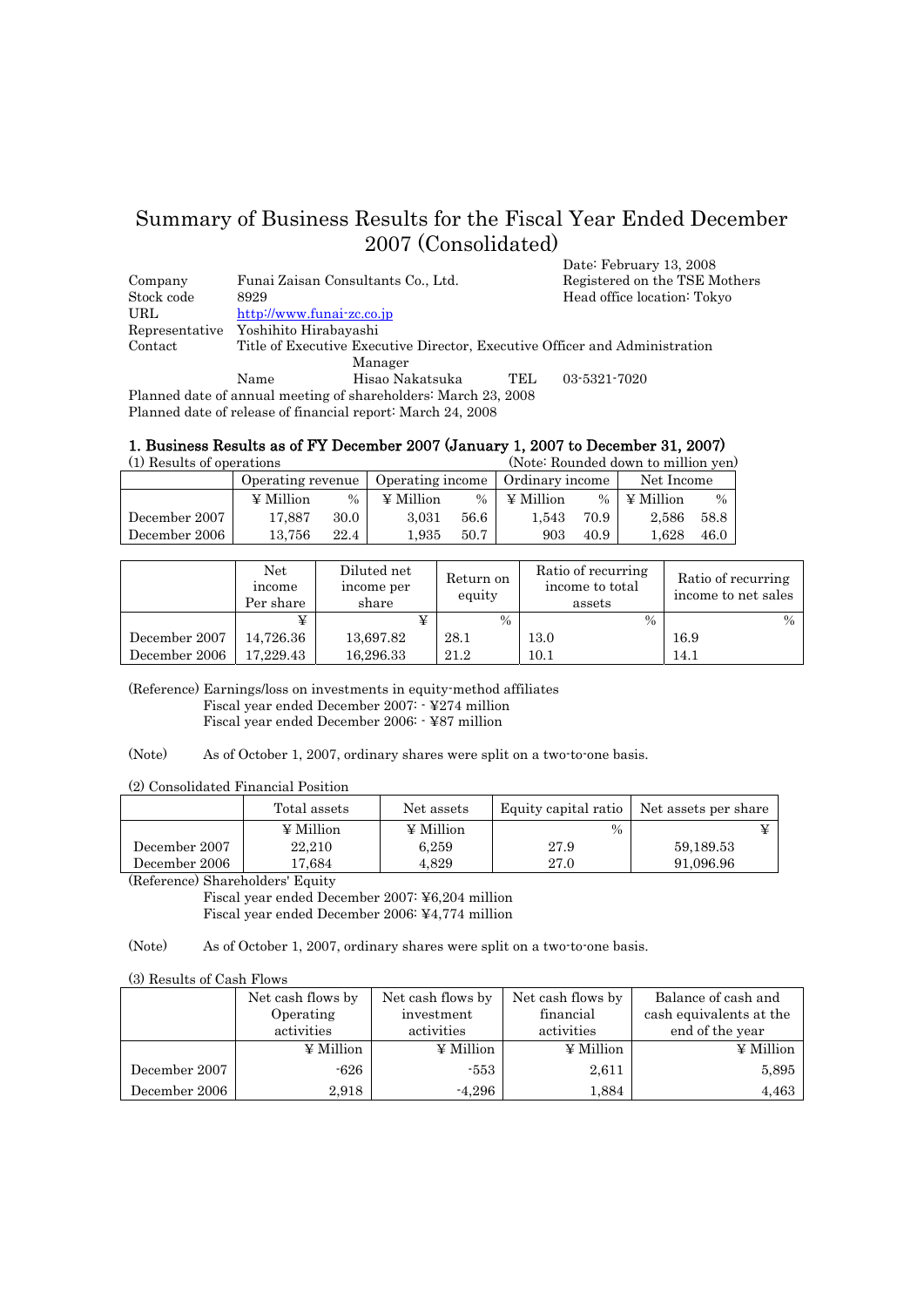|                                      |                 | Dividend per Share |                 |                   |          |                              |                                            |                                                          |  |  |  |  |  |  |  |
|--------------------------------------|-----------------|--------------------|-----------------|-------------------|----------|------------------------------|--------------------------------------------|----------------------------------------------------------|--|--|--|--|--|--|--|
| Date of<br>issue                     | End<br>of<br>Q1 | End of<br>Interim  | End<br>of<br>Q3 | End of FY<br>2007 | Annual   | Total<br>annual<br>dividends | Dividend<br>payout ratio<br>(consolidated) | Ratio of<br>dividends to<br>net assets<br>(consolidated) |  |  |  |  |  |  |  |
| FY ended                             | ¥               | ¥                  | ¥               | ¥                 | ¥        | ¥million                     | ¥million                                   | ¥million                                                 |  |  |  |  |  |  |  |
| Dec. 2006                            | $\blacksquare$  | 1,250.00           | ۰               | 1,500.00          | 2,750.00 | 111                          | 12.3                                       | 2.6                                                      |  |  |  |  |  |  |  |
| FY ended<br>Dec.2007                 | $\blacksquare$  | 1,500.00           | $\blacksquare$  | 750.00            | 2,250.00 | 157                          | 10.2                                       | 2.9                                                      |  |  |  |  |  |  |  |
| FY ending<br>Dec.2008<br>(projected) | ۰               | 750.00             |                 | 750.00            | 1,500.00 | 157                          | $8.6\,$                                    | $\sim$                                                   |  |  |  |  |  |  |  |

(Note) As of October 1, 2007, ordinary shares were split on a two-to-one basis.

## 3. Forecast of Consolidated Financial Performance for FY Ending December 2008

| (January 1 to December 31, 2008) |                                               |
|----------------------------------|-----------------------------------------------|
|                                  |                                               |
|                                  | (percentage figures show year on year change) |
|                                  |                                               |

|           | Operating<br>revenue |      | Operating<br>income |               | Ordinary<br>income |         | Net income        |         | Net income per<br>share |  |
|-----------|----------------------|------|---------------------|---------------|--------------------|---------|-------------------|---------|-------------------------|--|
|           | $\angle$ Million     | ℅    | ¥ Million           | $\frac{0}{0}$ | $\angle$ Million   | $\%$    | $\angle$ Million  | $\%$    |                         |  |
| Interim   | 9.963                | 22.1 | .936                | 19.7          | 1,753              | $-18.0$ | 1.076             | $-17.3$ | 10.267.14               |  |
| Full year | 19.033               | 6.4  | 380                 | ' 1.5         | 2.946              | 13.9    | $^{\text{1}}.835$ | 18.9    | 17,507.21               |  |

# 4. Other

(1) Important changes to subsidiaries during the period (changes to specified subsidiaries accompanying changes to the scope of consolidation): None

New: None Excluded: None

Note: For details, see page 21 of "Changes to Important Items Forming the Basis for the Creation of the Consolidated Financial Statement."

- (2) Changes in accounting disposal principles, procedures, and publication methods relating to the creation of consolidated financial statements (recorded as changes to significant items forming the basis for the creation of the consolidated financial statement).
	- i. Changes in accounting principles applied: Yes
	- ii. Other changes: None

Note: For details, see page 26 of "Changes to Important Items Forming the Basis for the Creation of the Consolidated Financial Statement."

- (3) Ordinary shares issued
	- i. Ordinary shares issued at end of period (including treasury stock)
		- FY ended December 2007: 104,824
		- FY ended December 2006: 52,412
	- ii. Treasury stock issued at end of period
	- FY ended December 2007: None
	- FY ended December 2006: None
	- Note: 1. See page 39 of "Per-share Data" for details of share numbers forming the basis for calculating per-share net income (consolidated) for the current interim.
		- 2. As of October 1, 2007, ordinary shares were split on a two-to-one basis.

\*Appropriate use of these results forecasts and other items

The above forecasts are based on judgments made in accordance with information available at the time these materials were prepared, and contain numerous uncertainties. Changing conditions and other factors may cause actual results to differ from the results in these forecasts.

Please see page 4 of "Business Forecasts of the Fiscal year ending December 2008" documents for details of the above forecasts.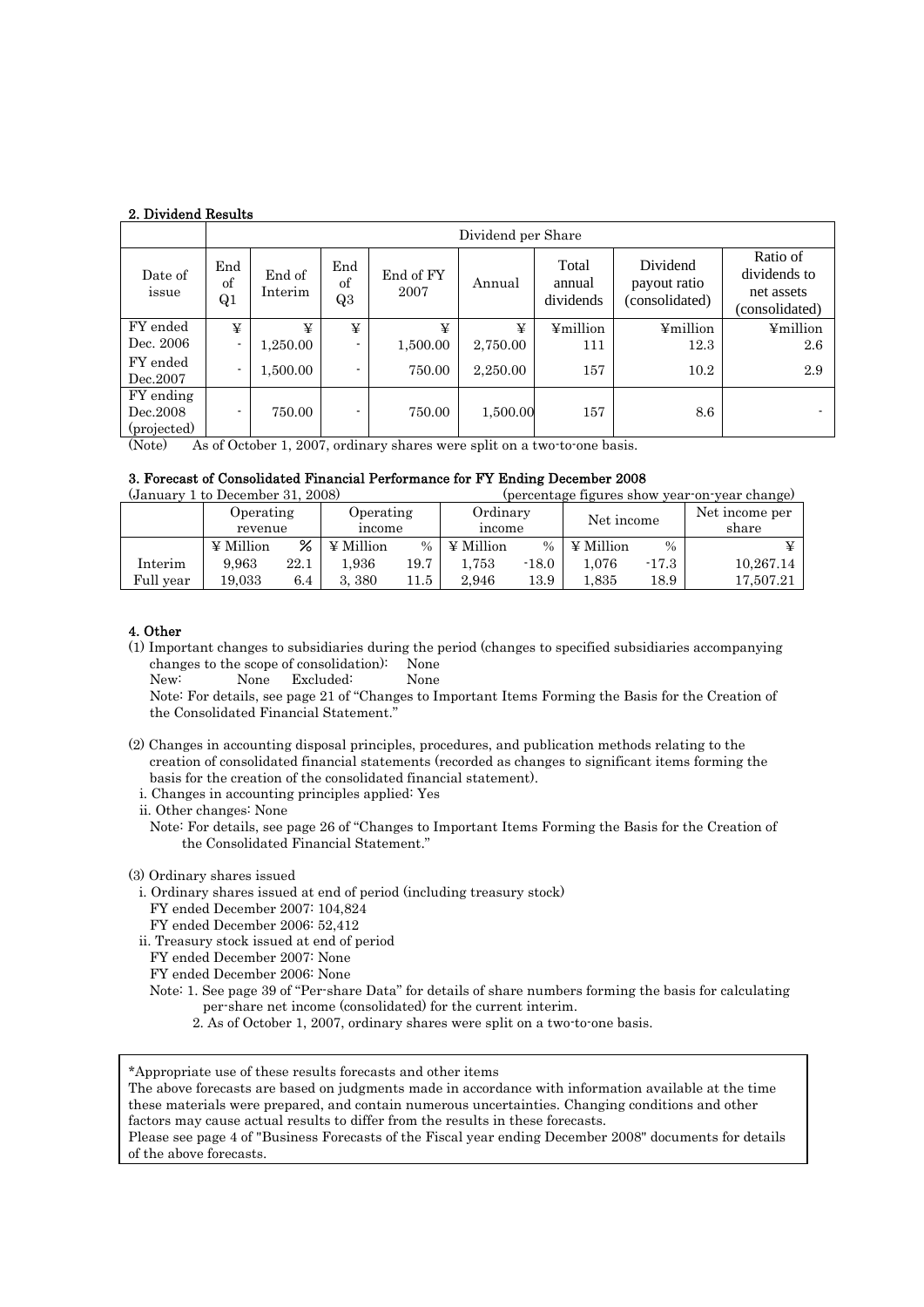## 4. Consolidated financial statements

(1) Consolidated balance sheet

|                                          |                |         | Previous consolidated Full Year<br>ending December 31, 2006 |                       | Current consolidated Full Year<br>ending December 31, 2007 |            |                                              |  |
|------------------------------------------|----------------|---------|-------------------------------------------------------------|-----------------------|------------------------------------------------------------|------------|----------------------------------------------|--|
| Category                                 | Note<br>Number |         | Amount (thousand)                                           | Percent<br>age $(\%)$ | Amount (thousand)                                          |            | Percent<br>$\frac{\text{age}}{\text{6}}$ (%) |  |
| Assets                                   |                |         |                                                             |                       |                                                            |            |                                              |  |
| I Current assets                         |                |         |                                                             |                       |                                                            |            |                                              |  |
| 1. Cash and<br>deposits                  |                |         | 5,213,882                                                   |                       |                                                            | 6,704,445  |                                              |  |
| 2. Accounts                              |                |         | 408,000                                                     |                       |                                                            | 592,631    |                                              |  |
| receivable<br>3. Real estate             | $*_{1}$        |         | 5,944,546                                                   |                       |                                                            | 8,578,178  |                                              |  |
| for sale<br>4. Bonds bought              |                |         | 544,553                                                     |                       |                                                            | 955,857    |                                              |  |
| 5.Deferred tax                           |                |         | 43,589                                                      |                       |                                                            | 85,910     |                                              |  |
| assets<br>6.Other current<br>assets      |                |         | 343,734                                                     |                       |                                                            | 116,739    |                                              |  |
| 7. Allowance for<br>doubtful<br>accounts |                |         | $-229$                                                      |                       |                                                            | $-3,645$   |                                              |  |
| Total current<br>assets                  |                |         | 12,528,076                                                  | 70.8                  |                                                            | 17,030,118 | 76.7                                         |  |
| II Fixed assets<br>1.Tangible fixed      |                |         |                                                             |                       |                                                            |            |                                              |  |
| assets                                   |                |         |                                                             |                       |                                                            |            |                                              |  |
| $(1)$ Property,<br>Plant and             |                | 164,055 |                                                             |                       | 166,535                                                    |            |                                              |  |
| Equipment                                |                |         |                                                             |                       |                                                            |            |                                              |  |
| Accumulated<br>depreciation              |                | 51,701  | 112,353                                                     |                       | 65,605                                                     | 100,929    |                                              |  |
| 2)Transportation<br>equipment            |                | 19,623  |                                                             |                       | 14,621                                                     |            |                                              |  |
| Accumulated<br>depreciation              |                | 8,400   | 11,222                                                      |                       | 9,237                                                      | 5,384      |                                              |  |
| $(3)$ Land                               |                |         | 76,055                                                      |                       |                                                            | 70,132     |                                              |  |
| (4) Others                               |                | 48,525  |                                                             |                       | 62,168                                                     |            |                                              |  |
| Accumulated<br>depreciation              |                | 23,450  | 25,074                                                      |                       | 34,100                                                     | 28,068     |                                              |  |
| <b>Total Tangible</b><br>fixed assets    |                |         | 224,705                                                     | 1.3                   |                                                            | 204,514    | 0.9                                          |  |
| 2. Intangible fixed<br>assets            |                |         |                                                             |                       |                                                            |            |                                              |  |
| (1) Software                             |                |         | 40,282                                                      |                       |                                                            | 28,570     |                                              |  |
| $(2)$ Goodwill                           |                |         | 2,072                                                       |                       |                                                            | 27,362     |                                              |  |
| (3) Others                               |                |         | 2,417                                                       |                       |                                                            | 2,309      |                                              |  |
| Total Intangible<br>fixed assets         |                |         | 44,772                                                      | $\rm 0.3$             |                                                            | 58,241     | $\rm 0.3$                                    |  |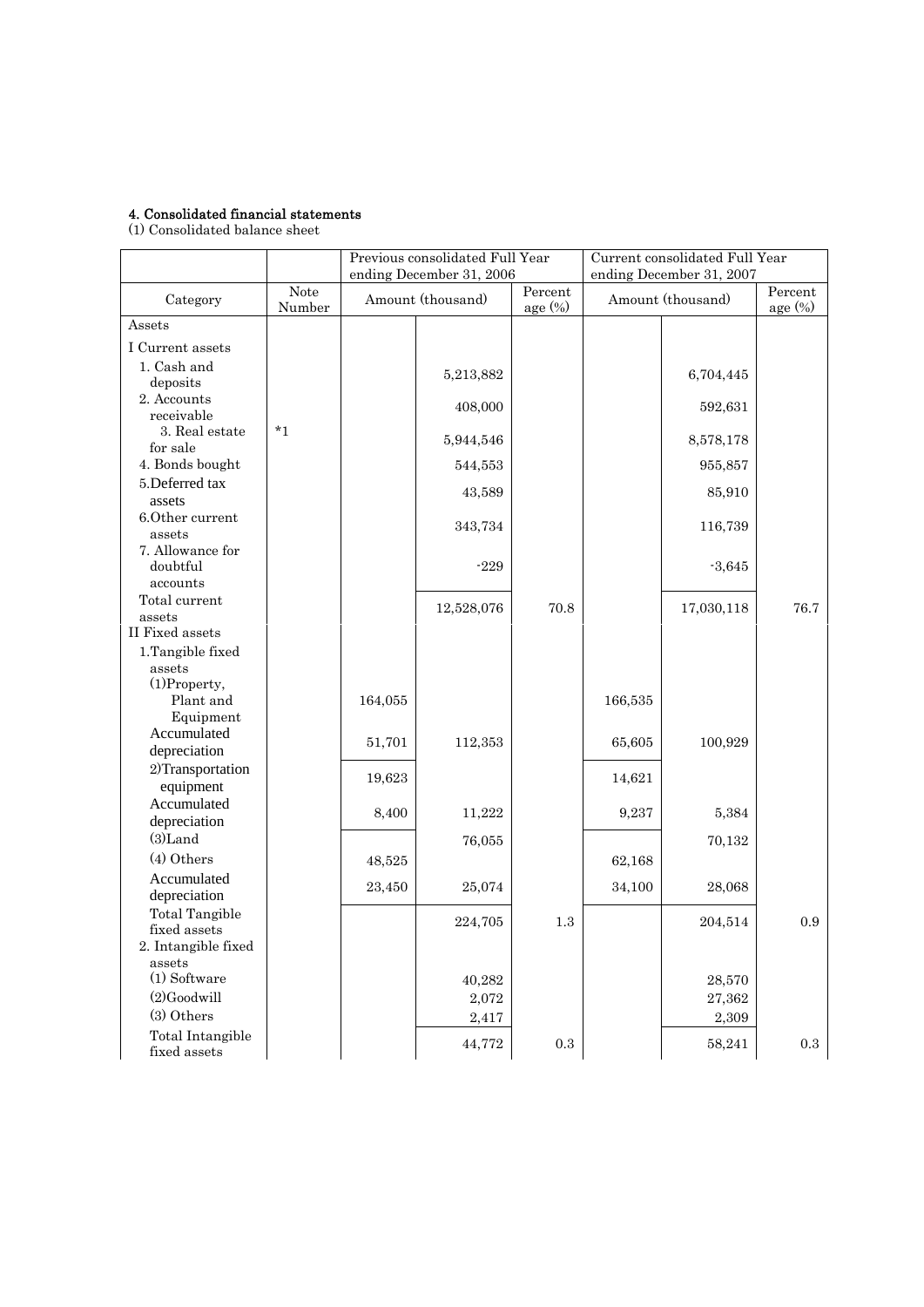| 3. Investments     |  |            |       |            |       |
|--------------------|--|------------|-------|------------|-------|
| and other assets   |  |            |       |            |       |
| $(1)$ Investment   |  | 1,053,265  |       | 1,253,786  |       |
| securities         |  |            |       |            |       |
| $(2)$ Stocks of    |  |            |       |            |       |
| affiliated         |  | 3,675,686  |       | 3,503,913  |       |
| companies          |  |            |       |            |       |
| (3) Other assets   |  | 157,957    |       | 160,331    |       |
| Total Investment   |  |            |       |            |       |
| and other assets   |  | 4,886,909  | 27.6  | 4,918,030  | 22.1  |
| Total fixed assets |  | 5,156,387  | 29.2  | 5,180,787  | 23.3  |
| Total assets       |  | 17,684,464 | 100.0 | 22.210.905 | 100.0 |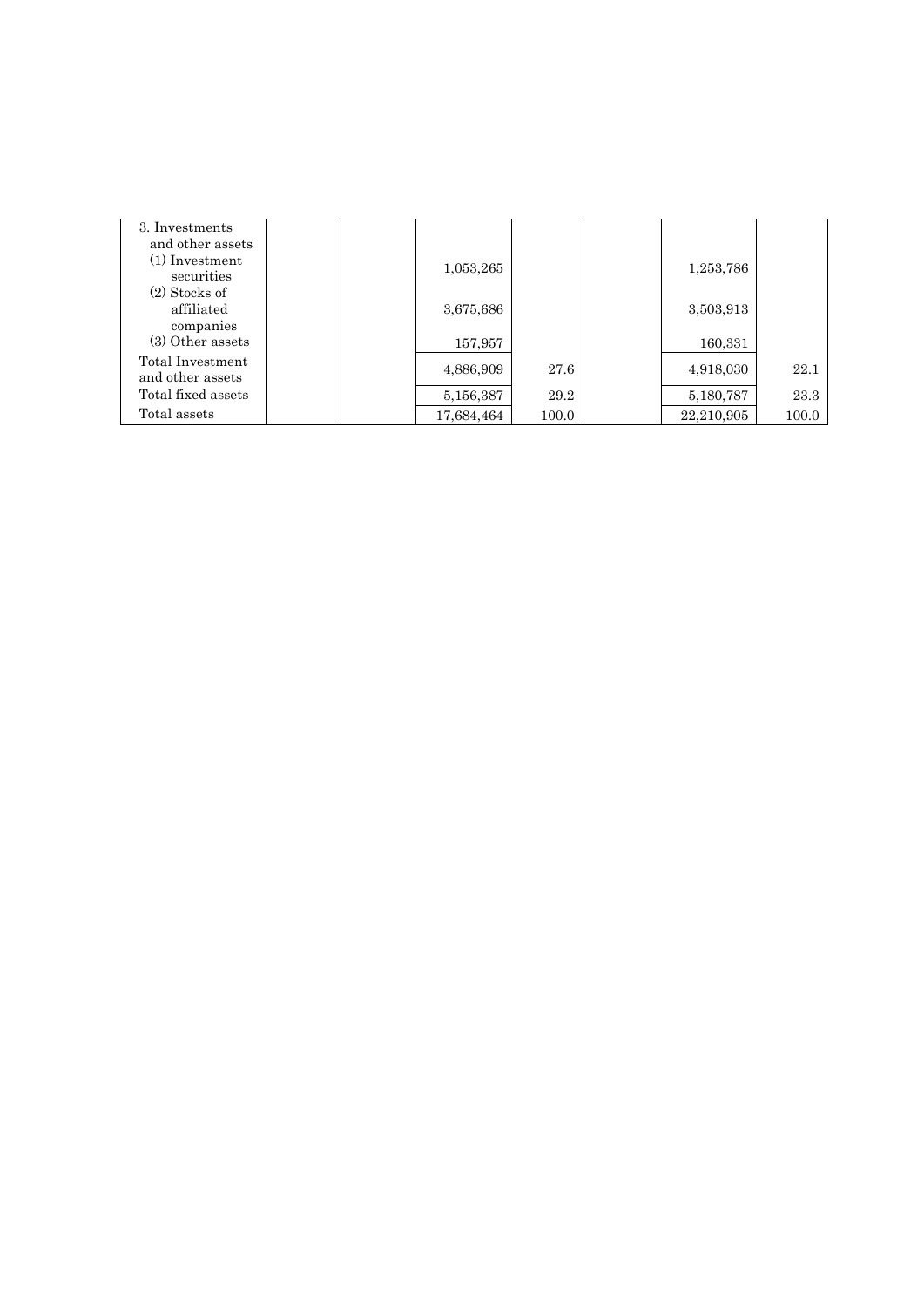|                                                                                |                |                   | Previous consolidated Full Year<br>ending December 31, 2006 |                       | Current consolidated Full<br>Year ending December 31,<br>2007 |                     |                       |
|--------------------------------------------------------------------------------|----------------|-------------------|-------------------------------------------------------------|-----------------------|---------------------------------------------------------------|---------------------|-----------------------|
| Category                                                                       | Note<br>Number | Amount (thousand) |                                                             | Percen<br>tage<br>(%) | Amount (thousand)                                             |                     | Percen<br>tage<br>(%) |
| Liabilities                                                                    |                |                   |                                                             |                       |                                                               |                     |                       |
| I Current liabilities                                                          |                |                   |                                                             |                       |                                                               |                     |                       |
| 1. Accounts payable                                                            |                |                   | 88,867                                                      |                       |                                                               | 70,020              |                       |
| 2. Short-term debt                                                             | $*1$           |                   | 3,258,000                                                   |                       |                                                               | 2,720,668           |                       |
| 3. Bonds redeemable                                                            |                |                   | 940,000                                                     |                       |                                                               | 1,020,000           |                       |
| within one year<br>4.Accrued corporate<br>tax, etc.                            |                |                   | 522,721                                                     |                       |                                                               | 819,642             |                       |
| 5.0ther current<br>liabilities                                                 |                |                   | 710,820                                                     |                       |                                                               | 725,404             |                       |
| Total current<br>liabilities                                                   |                |                   | 5,520,409                                                   | 31.2                  |                                                               | 5,355,736           | 24.1                  |
| II Fixed liabilities                                                           |                |                   |                                                             |                       |                                                               |                     |                       |
| 1. Bonds                                                                       |                |                   | 3,145,000                                                   |                       |                                                               | 3,025,000           |                       |
| 2. Long-term debt                                                              | $*1$           |                   | 94,000                                                      |                       |                                                               | 3,500,000           |                       |
| 3. Anonymous<br>association<br>investment<br>deposits payable<br>4.Accumulated |                |                   | 3,098,434<br>64,923                                         |                       |                                                               | 3,037,244<br>28,609 |                       |
| depreciation                                                                   |                |                   |                                                             |                       |                                                               |                     |                       |
| 5. Allowance for<br>employee<br>retirement<br>benefits                         |                |                   | 25,263                                                      |                       |                                                               | 31,497              |                       |
| 6. Addition to<br>reserve for<br>compensation to                               |                |                   | 133,583                                                     |                       |                                                               | 172,373             |                       |
| retired directors<br>7. Deposits payable                                       |                |                   | 772,447                                                     |                       |                                                               | 800,685             |                       |
| 8. Other fixed<br>liabilities                                                  |                |                   | 743                                                         |                       |                                                               |                     |                       |
| Total fixed liabilities                                                        |                |                   | 7,334,394                                                   | 41.5                  |                                                               | 10,595,409          | 47.7                  |
| Total liabilities                                                              |                |                   | 12,854,803                                                  | 72.7                  |                                                               | 15,951,145          | 71.8                  |
| Net assets                                                                     |                |                   |                                                             |                       |                                                               |                     |                       |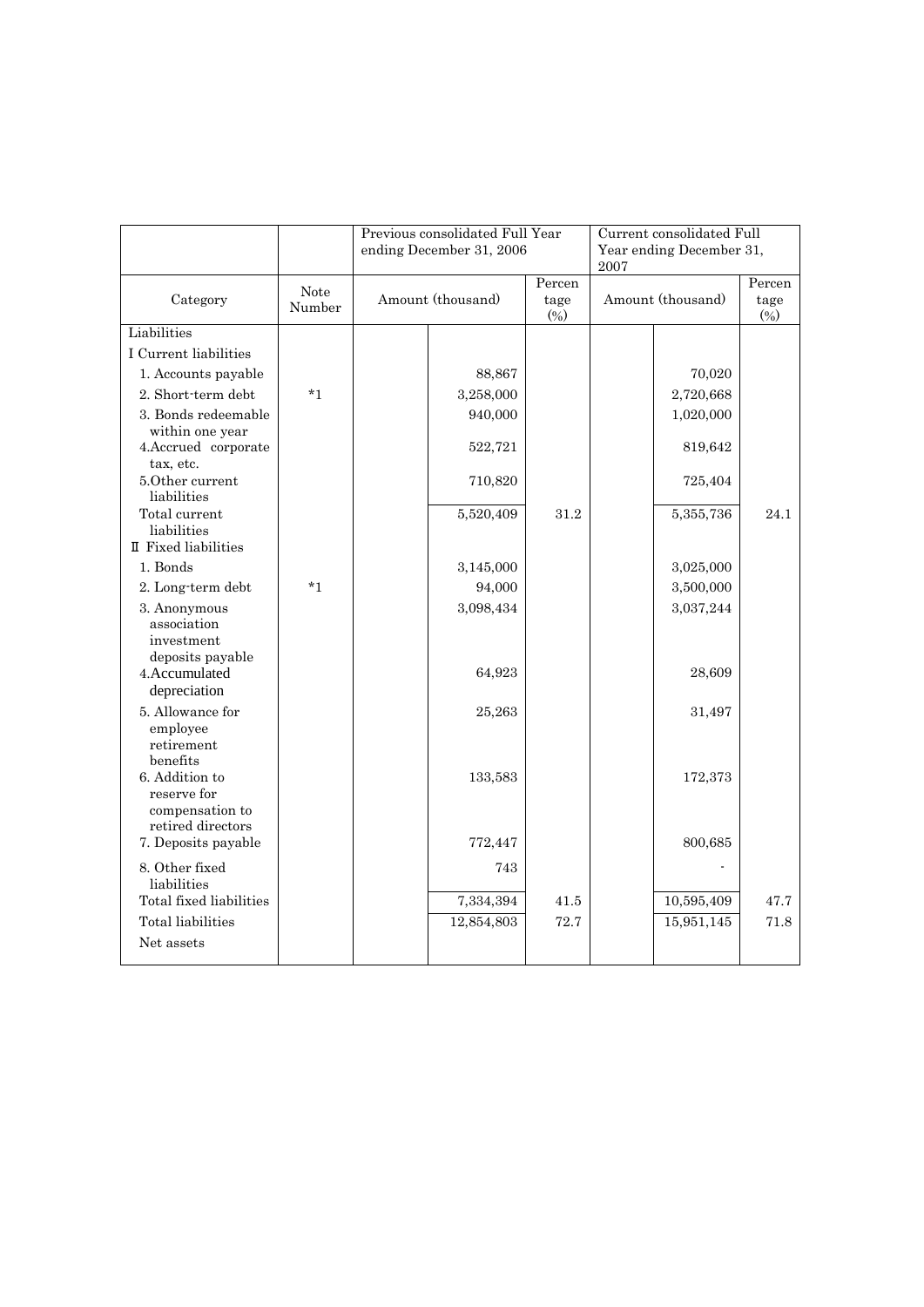| I Shareholders'              |  |            |         |            |                  |
|------------------------------|--|------------|---------|------------|------------------|
| equity                       |  |            |         |            |                  |
| 1.Common stock               |  | 805,817    | 4.6     | 805,817    | $3.6\phantom{0}$ |
| 2. Capital surplus           |  | 875,266    | 4.9     | 875,266    | 3.9              |
| 3. Retained earnings         |  | 2,869,314  | 16.2    | 4,255,754  | 19.2             |
| Total shareholders'          |  | 4,550,398  | 25.7    | 5,936,838  | 26.7             |
| equity                       |  |            |         |            |                  |
| II Evaluation and            |  |            |         |            |                  |
| conversion                   |  |            |         |            |                  |
| difference                   |  |            |         |            |                  |
| 1. Unrealized gains          |  | 224,175    | $1.3\,$ | 267,645    | 1.2              |
| on securities                |  |            |         |            |                  |
| Total evaluation and         |  | 224,175    | $1.3\,$ | 267,645    | $1.2^{\circ}$    |
| conversion                   |  |            |         |            |                  |
| difference                   |  |            |         |            |                  |
| <b>II</b> Minority interests |  | 55,087     | 0.3     | 55,275     | 0.3              |
| Total net assets             |  | 4,829,661  | 27.3    | 6,259,759  | 28.2             |
| Total liabilities and        |  | 17,684,464 | 100.0   | 22,210,905 | 100.0            |
| net assets                   |  |            |         |            |                  |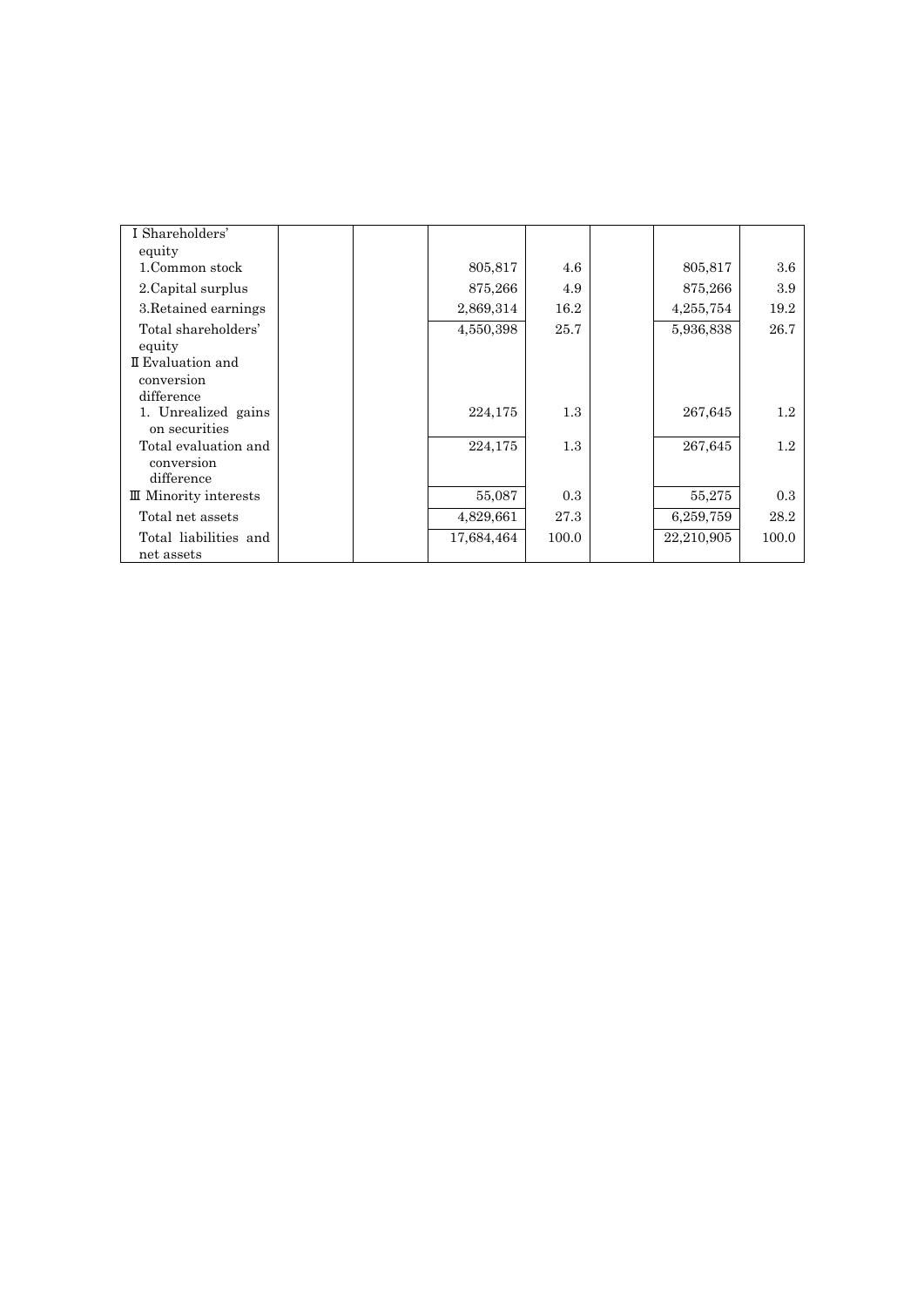## Funai Zaisan Consultants Company, Limited (8929 Mothers) Interim Business Results for the Fiscal Year Ending December 2008 (2) Consolidated income statements

|                                      |                | Previous consolidated Full Year<br>ending December 31, 2006 |            |                       | Current consolidated Full Year<br>ending December 31, 2007 |            |                       |
|--------------------------------------|----------------|-------------------------------------------------------------|------------|-----------------------|------------------------------------------------------------|------------|-----------------------|
| Category                             | Note<br>Number | Amount(thousand)                                            |            | Percen<br>tage<br>(%) | Amount (thousand)                                          |            | Percen<br>tage<br>(%) |
| I Operating income                   |                |                                                             |            |                       |                                                            |            |                       |
| 1.Operating<br>revenue               |                | 4,247,696                                                   |            |                       | 4,359,139                                                  |            |                       |
| 2. Sales of real                     |                |                                                             |            |                       |                                                            |            |                       |
| estate                               |                | 9,508,682                                                   | 13,756,379 | 100.0                 | 13,528,535                                                 | 17,887,674 | 100.0                 |
| II Operating cost                    |                |                                                             |            |                       |                                                            |            |                       |
| 1. Operating cost                    |                | 1,913,076                                                   |            |                       | 1,739,414                                                  |            |                       |
| 2. Cost of sales of                  |                | 7,977,325                                                   | 9,890,402  | 71.9                  | 10,850,364                                                 | 12,589,778 | 70.4                  |
| real estate                          |                |                                                             |            |                       |                                                            |            |                       |
| Gross<br>operating                   |                |                                                             | 3,865,977  | 28.1                  |                                                            | 5,297,895  | 29.6                  |
| profit                               |                |                                                             |            |                       |                                                            |            |                       |
| <b>IIISG&amp;A</b>                   | $*_{1}$        |                                                             | 1,930,621  | 14.0                  |                                                            | 2,266,512  | $12.7\,$              |
| Operating profit                     |                |                                                             | 1,935,355  | 14.1                  |                                                            | 3,031,382  | 16.9                  |
| IV Non-operating<br>income           |                |                                                             |            |                       |                                                            |            |                       |
| 1. Interest                          |                |                                                             |            |                       |                                                            |            |                       |
| received                             |                | 917                                                         |            |                       | 8,357                                                      |            |                       |
| 2. Dividends                         |                |                                                             |            |                       |                                                            |            |                       |
| received                             |                | 4,981                                                       |            |                       | 4,808                                                      |            |                       |
| 3. Investment                        |                |                                                             |            |                       |                                                            |            |                       |
| profit on equity                     |                |                                                             |            |                       | 5,205                                                      |            |                       |
| method                               |                |                                                             |            |                       |                                                            |            |                       |
| 4.0ther<br>non-operating             |                | 3,346                                                       | 9,245      | 0.0                   | 12,241                                                     | 30,613     | 0.2                   |
| income                               |                |                                                             |            |                       |                                                            |            |                       |
| V Non-operating                      |                |                                                             |            |                       |                                                            |            |                       |
| expenses                             |                |                                                             |            |                       |                                                            |            |                       |
| 1. Interest paid                     |                | 116,380                                                     |            |                       | 142,551                                                    |            |                       |
| 2. Bond issue costs                  |                | 33,079                                                      |            |                       | 26,529                                                     |            |                       |
| 3.Comitment line                     |                | 50,000                                                      |            |                       |                                                            |            |                       |
| fee                                  |                |                                                             |            |                       |                                                            |            |                       |
| 4. Investment loss                   |                | 87,046                                                      |            |                       | 274,492                                                    |            |                       |
| on equity method                     |                |                                                             |            |                       |                                                            |            |                       |
| 5.Other<br>non operating             |                |                                                             | 315,812    | 2.3                   |                                                            | 475,292    | 2.6                   |
| expenses                             |                | 29,306                                                      |            |                       |                                                            |            |                       |
| Ordinary income                      |                |                                                             | 1,628,788  | 11.8                  |                                                            | 2,586,703  | $14.5\,$              |
| VI Extraordinary                     |                |                                                             |            |                       |                                                            |            |                       |
| profit                               |                |                                                             |            |                       |                                                            |            |                       |
| 1.Gain from                          |                |                                                             |            |                       |                                                            |            |                       |
| reversal of                          |                | 1,063                                                       |            |                       |                                                            |            |                       |
| allowance for                        |                |                                                             |            |                       |                                                            |            |                       |
| doubtful debts<br>2. Gain from sales |                |                                                             |            |                       |                                                            |            |                       |
| of<br>stocks<br>of                   |                |                                                             |            |                       |                                                            |            |                       |
| affiliated                           |                | 448                                                         |            |                       | 1,150                                                      |            |                       |
| companies                            |                |                                                             |            |                       |                                                            |            |                       |
| 3. Gain on sales of                  |                |                                                             |            |                       |                                                            |            |                       |
| investment<br>in                     |                | 3,750                                                       | 5,261      | 0.0                   |                                                            | 1,150      | 0.0                   |
| securities                           |                |                                                             |            |                       |                                                            |            |                       |
|                                      |                |                                                             |            |                       |                                                            |            |                       |